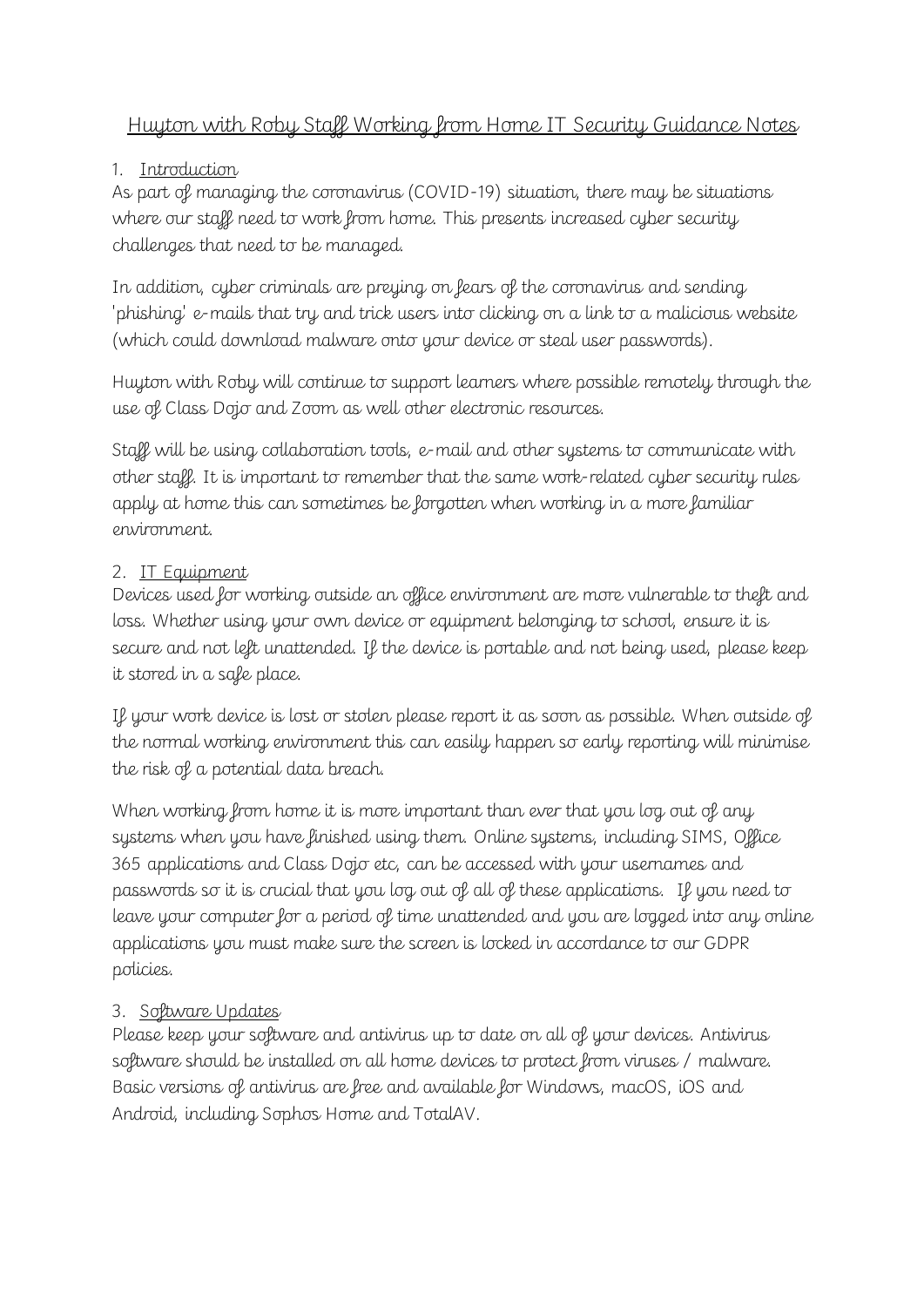It is highly recommended that Antivirus software is installed on all portable equipment, including mobile phones and tablets. This software can identify and prevent malicious or potentially unwanted applications that may result in data theft, data loss and excessive network usage costs. If your device is lost or stolen, a remote lock or wipe will shield your personal information from prying eyes. Sophos Intercept X for mobile is free and available from Apple App Store and Google Play Store.

## 4. E-mail Phishing Scams

Reported cases of phishing and scam e-mails have increased over recent years - these are e-mails that attempt to persuade you to click on a link and provide personal details or financial account information.

Cyber criminals are [preying on fears of the coronavirus](https://www.bbc.co.uk/news/technology-51838468) and sending 'phishing' e-mails that try and trick users into clicking on a malicious link. Once clicked, the user is sent to a potentially corrupt website, which could download malware onto your computer or steal passwords.

Like many phishing scams, these e-mails are preying on real-world concerns to try and trick people into doing the wrong thing.

## 5. Spotting a Phishing E-mail

Until you're certain that the sender is genuine, you should not follow any links, or reply.

The next thing to do is try and identify whether the e-mail is a scam, or genuine.

Here are some tips on spotting phishing e-mails

- Many phishing e-mails have poor grammar, punctuation and spelling.
- Read the body of the e-mail carefully is the design and overall quality what you'd expect from the organisation the e-mail is supposed to come from?
- If you've previously had e-mail contact from the company named in the suspicious e-mail, look over your prior communications and compare them to the new message. Do the writing styles, links, and domain names all match?
- Is it addressed to you by name, or does it refer to 'valued customer', or 'friend', or 'colleague'? This can be a sign that the sender does not actually know you, and that it is part of a phishing scam.
- Does the e-mail contain a veiled threat that asks you to act urgently? Be suspicious of words like 'send these details within 24 hours' or 'you have been a victim of crime, click here immediately'.
- Look at the sender's name. Does it sound legitimate, or is it trying to mimic someone you know?
- If it sounds too good to be true, it probably is. It's most unlikely that someone will want to give you money, or give you access to a secret part of the Internet.
- Your bank, or any other official source, should never ask you to supply personal information from an e-mail.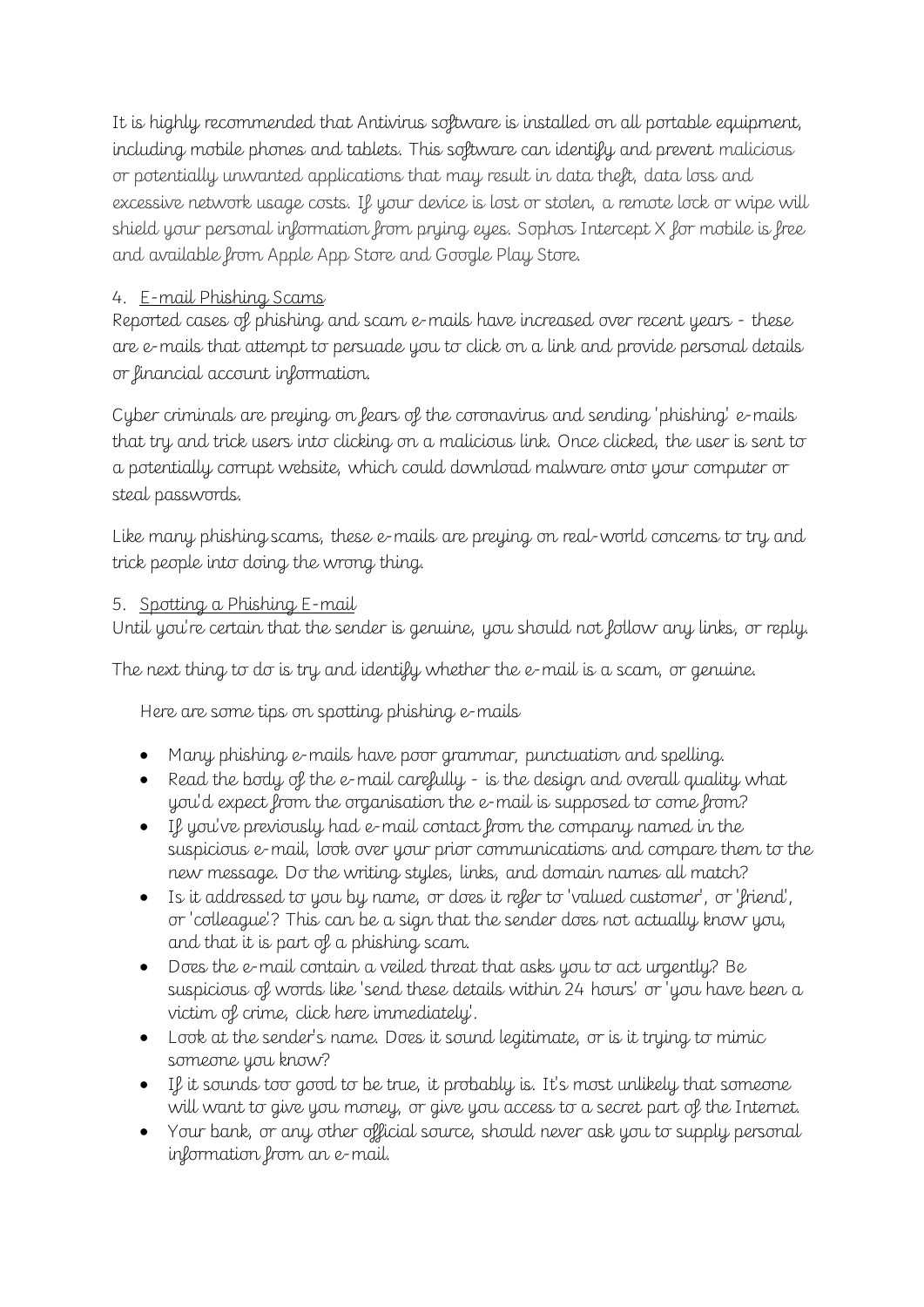#### 6. Passwords

Attackers will try the most common passwords or use publicly available information to try and access your accounts. If successful, they can use this same password to access your other accounts.

- Create a strong and memorable password for important accounts, such as by using three random words. Avoid using predictable passwords, such as dates, family and pet names.
- Report attacks as soon as possible don't assume that someone else will do it. Even if you've done something (such as clicked on a suspicious link), always report what's happened.
- Use strong passwords as cyber-attacks can be difficult to spot, so don't hesitate to ask for further guidance or support when something feels suspicious or unusual.
- Use a separate password for your work account. If an online account gets compromised, you don't want the attacker to also know your work password.
- Never reveal your password to anyone; your IT Support Team or provider will be able to reset it if necessary.

## 7. Online Training

The training package below introduces why cyber security is important and how attacks happen, then covers four key areas of online safety. The training takes less than 30 minutes to complete and please note that it uses audio:

The four areas covered:

- defending yourself against phishing
- using strong passwords
- securing your devices
- reporting incidents ('if in doubt, call it out')

Stay safe online advice

[https://www.ncsc.gov.uk/training/top-tips-for-staff-web/story\\_html5.html](https://www.ncsc.gov.uk/training/top-tips-for-staff-web/story_html5.html)

## 8. Lesson Livestreaming - Zoom

The following page highlights twenty safeguarding considerations for lesson livestreaming and explains how this should only be done when you are equipped to do so safely.